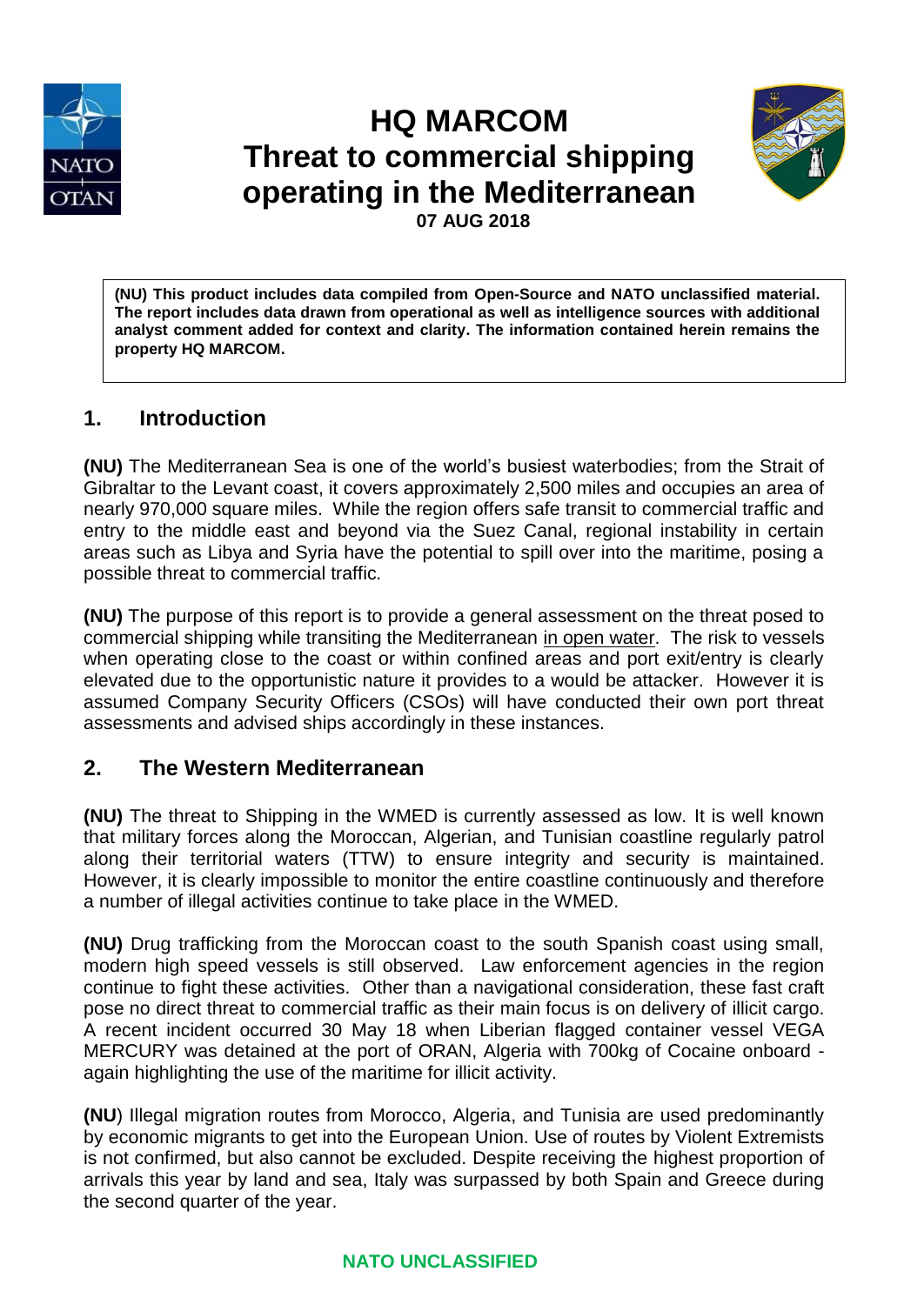Authorities in Spain registered a total of 17,950 arrivals between January and June 2018, two times more than the 9,401 reported in the same period in 2017. 16 percent of migrants and refugees arrived in Spain by land, mainly to the two Spanish enclaves in North Africa (Ceuta and Melilla). The remaining 84 percent (15,076) were sea arrivals to the south of Spain, mainly in Tarifa, Almeria, Motril, Valencia, and Málaga. This represents a significant increase in arrivals to Spain. Due to the normal transit routes used by merchant vessels, the probability of encountering a migrant boat in the WMED, while possible, is assessed as Low.

#### **OVERALL THE SECURITY AND TERRORISM THREAT TO SHIPPING TRANSITING IN THIS REGION IN OPEN WATERS IS ASSESSED AS LOW.**

## **3. The Central Mediterranean**

**(NU)** The dynamic changes considerably in the CMED with the region dominated by the ongoing internal conflict within Libya. The country's complex political and security situation has made reaching a political settlement between rivals extremely difficult. Key figures in the east and west continue to wrestle for the upper hand, with recent clashes over the Libyan oil crescent further setting back progress. In Eastern Libya, General Khalifa Haftar and his Libyan National Army (LNA) concluded an offensive to retake the coastal city of DERNA declaring victory on 28 Jun 18 against local fighters and violent extremists. In Western Libya, the migrant crisis shows no sign of slowing down with a record number of illegal migrants being held in unofficial detentions facilities in 2018.

**(NU)** While the ongoing turbulence and political vacuum in Libya do not directly impact transiting merchant vessels; as stated previously the potential for a regional crisis to impact within the maritime domain is always possible, even more so in this region.

**(NU)** There are a number of warning areas, TTW claims, and areas of potential miscalculation that all CSOs should be aware of – these are outlined below.

**(NU)** Gulf of SIRTE TTW Claim: Since 1973, Libya claims TTWs in the area south of 32- 30N.

**(NU)** NAVWARN 225/16 is an area bounded by the Libyan Coastline and 34-00N. Ships are advised to proceed with caution and for their own safety, get in touch with the nearest coastal station to receive a safe track line. This NAVAREA serves to advise the maritime community of ongoing military activity in the region. No incidents involving Libya and commercial shipping have been observed over this NAVWARN area.

**(NU)** LNA SELF DECLARED "NO SAIL ZONE" (NSZ): The "No Sail Zone" was declared by the LNA in December 2015. The area is officially undefined in time and space; however, some references indicate the area stretches from Derna to Al Bayda on the Eastern Libyan coast and may also extend along the coast to Benghazi. It is most likely aimed at deterring the transit/smuggling of weapons and other materials to Eastern Libya. The NSZ remains active and there have been a number of incidents throughout 2017- 2018 with vessels stopped and detained by the LNA CG. In the case of MV LINTAN on 24 SEP 17, shots were fired in an attempt to stop the MV; however, she evaded and escaped by implementing best management practices (BMP).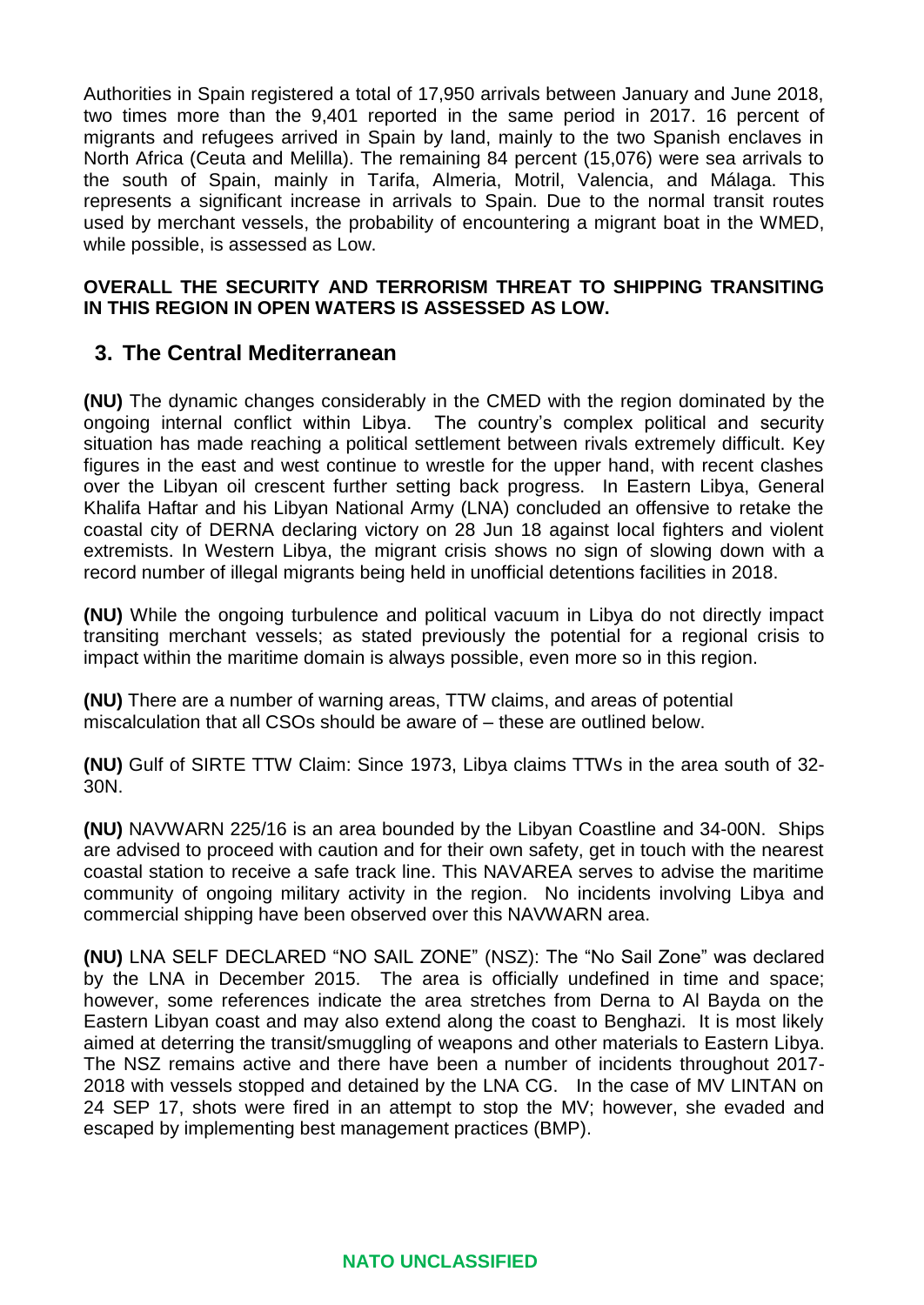**(NU)** Historic events in the NSZ 2017 – 2018 include:

- 17 FEB 17: MV MORNING COMPASS (Suez Misurata) detained IVO Ras Al Hilal, which is to the west of Derna.
- 12 MAR 17: MV EQUALITY (Misratah Beirut) detained at Ras Al Hilal and later released.
- MAY 17: 2 ITA fishing vessels were detained in vicinity of Ras Al Hilal, but were released hours later.
- 24 SEP 17 (as mentioned): MV LINTAN sailing approximately 24nms from DERNA, LIBYA, was approached by a Libyan fast boat and ordered to stop for inspection.
- 11 MAR 18: MV SANTORINI was sailing close to the NSZ near DERNA when she was ordered to stop for an inspection. Warning shots were fired before the MV was taken to RAS AL HILAL for further questioning prior to release.
- 15 MAY 18: Sailing Yacht BLISS was detained at RAS AL HILAL. The Yacht was avoiding poor weather when arrested by the LNA coast guard. She was released a number of days later, but not before an LNA social media campaign circulated with some reports stating they were possible terrorists.

**(NU)** It is currently unknown whether ship owners/companies are being requested to pay a fine or other penalty for release of vessels when detained for violating the NSZ. MARCOM N2 would greatly appreciate engagement from industry in order to better understand if this is occurring. Any information received will be treated in the strictest of confidence.

**(NU)** Commercial shipping can still be observed arriving at the main Libyan ports to the east and west, but traffic in these areas has been assessed as light and predominantly weighted towards oil carriers and general cargo vessels. DERNA PORT remains closed due to the ongoing fighting, but further west, low level traffic has been noted entering Benghazi as the port was re-opened earlier in 2017.

## **OVERALL THE SECURITY AND TERRORISM THREAT TO SHIPPING TRANSITING IN THIS REGION IN OPEN WATERS IS ASSESSED AS LOW.**

## **4. The Eastern Mediterranean**

**(NU)** The EMED is an extremely busy region and, similar to the Central Mediterranean and Libya, it suffers from the ongoing regional conflict in Syria. A wide range of military units from various countries are also conducting operations. The benefit of this means a large visible deterrent against any terrorist or criminal related activity that could take place. While the threat to commercial shipping is currently assessed as low, CSOs should take appropriate consideration/risk assessment when entering certain EMED ports or transiting close to the far EMED coastline.

## **4.1 Suez Canal**

**(NU)** The attack on MV Cosco Asia during her northbound transit in August 2013 had a huge impact at the time. In the aftermath, Egypt responded robustly. The current canal security is a reflection of the Egyptian government's understanding of its domestic and world-wide importance, with security achieved close to the canal zones 160km length, and in depth in the Sinai area. Security of the canal is helped by a buffer zone in selected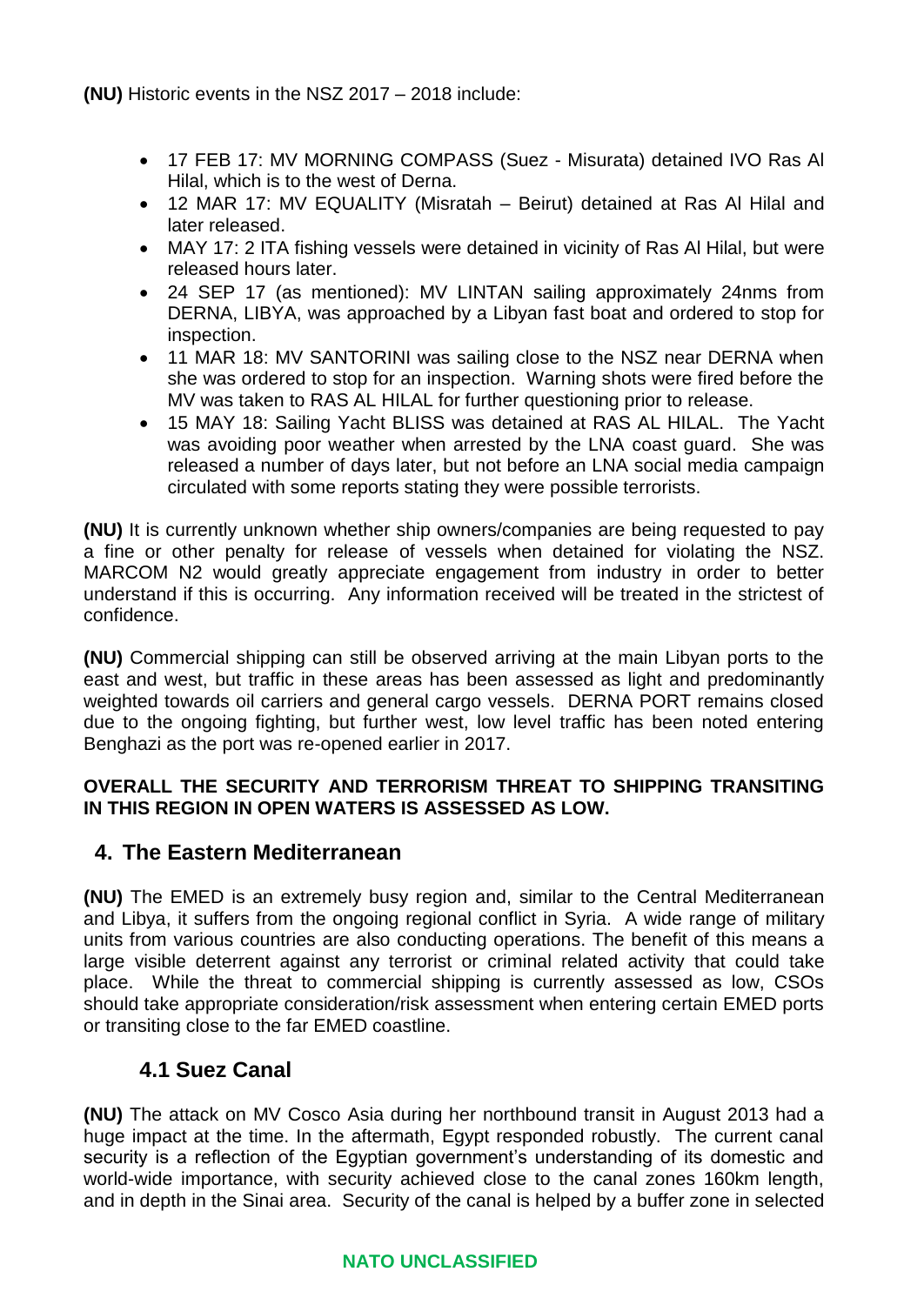locations. Ground transportation and access through the Canal Zone is strictly controlled. Security cameras and improved radar allow the Canal Authority to monitor all waterway traffic from its Ismailia Headquarters. Patrols are frequent with interlocking watchtowers providing over watch. Security vehicles and/or boats may shadow transiting ships, and military aircraft complete the layered defence.

**(NU)** Based on heightened security arrangements in the canal and surrounding area, the assessment of a similar attack on a merchant vessel is currently low. However, as with all restricted manoeuvrability transits, the risk is always greater in these areas, particularly from an opportunistic attack similar to COSCO ASIA.

## **4.2 Maritime Terrorist Activity**

**(NU)** The last maritime terrorist attack took place in July 15 with the land-based missile attack on an Egyptian Navy vessel moored off Rafah. Prior to that, there was an attack on an Egyptian Navy vessel in 2014. In Sinai, terrorist related attacks continue to focus on the mainland against Egyptian forces and also to incite sectarian violence and radicalise the Muslim majority through sectarian attacks. There is currently no reporting to suggest Violent Extremists in the Sinai or other related actors have the intention to target Merchant Vessels in open waters. However, certain areas do pose a slightly more elevated risk than others, as demonstrated with the attack on COSCO ASIA. A target of opportunity attack can never be discounted.

#### **OVERALL THE SECURITY AND TERRORISM THREAT TO SHIPPING TRANSITING IN THIS REGION IN OPEN WATERS IS ASSESSED AS LOW.**

## **5. GPS Interference Eastern Mediterranean**

**(NU)** GPS interference and possible jamming is reportedly occurring in the EMED between Cyprus and Suez, with potentially dangerous consequences.

**(NU)** Between MAR – JUN 18 GPS jamming or interference was reported in the EMED region. Vessels reported a loss of GPS signal, incorrect locations or no location at all.

**(NU)** Recently, the US MARITIME ADMINISTRATION issued several maritime alerts: 2018-004A and 004B, and more recently 2018-007. The reports were concentrated in the vicinity of Port Said, the Suez Canal, and south of Cyprus. Reported interference altered GPS signals affecting bridge navigation and GPS timing and communication equipment. The alerts reaffirm the need for redundant navigation practices when experiencing disruption and also a platform to promote other disruption mitigation practices and procedures.

**(NU)** The Civil aviation authorities in the region also issued NOTAM 0356/18 that reported signal termination and incorrect location of aircraft between Cyprus and Syria.

**(NU)** The impact of this interference is still under investigation, but it is likely vessels will, and should, adopt reversionary modes such as Radar, Chart, and Visual data to account for loss of GPS or inaccuracies encountered. While the impact of this interference may be less in open waters, it will likely be felt during confined navigational movement, or while entering port due to the increased workload on bridge teams. MARCOM encourages companies/Masters to report all instances of GPS interference, actions taken,